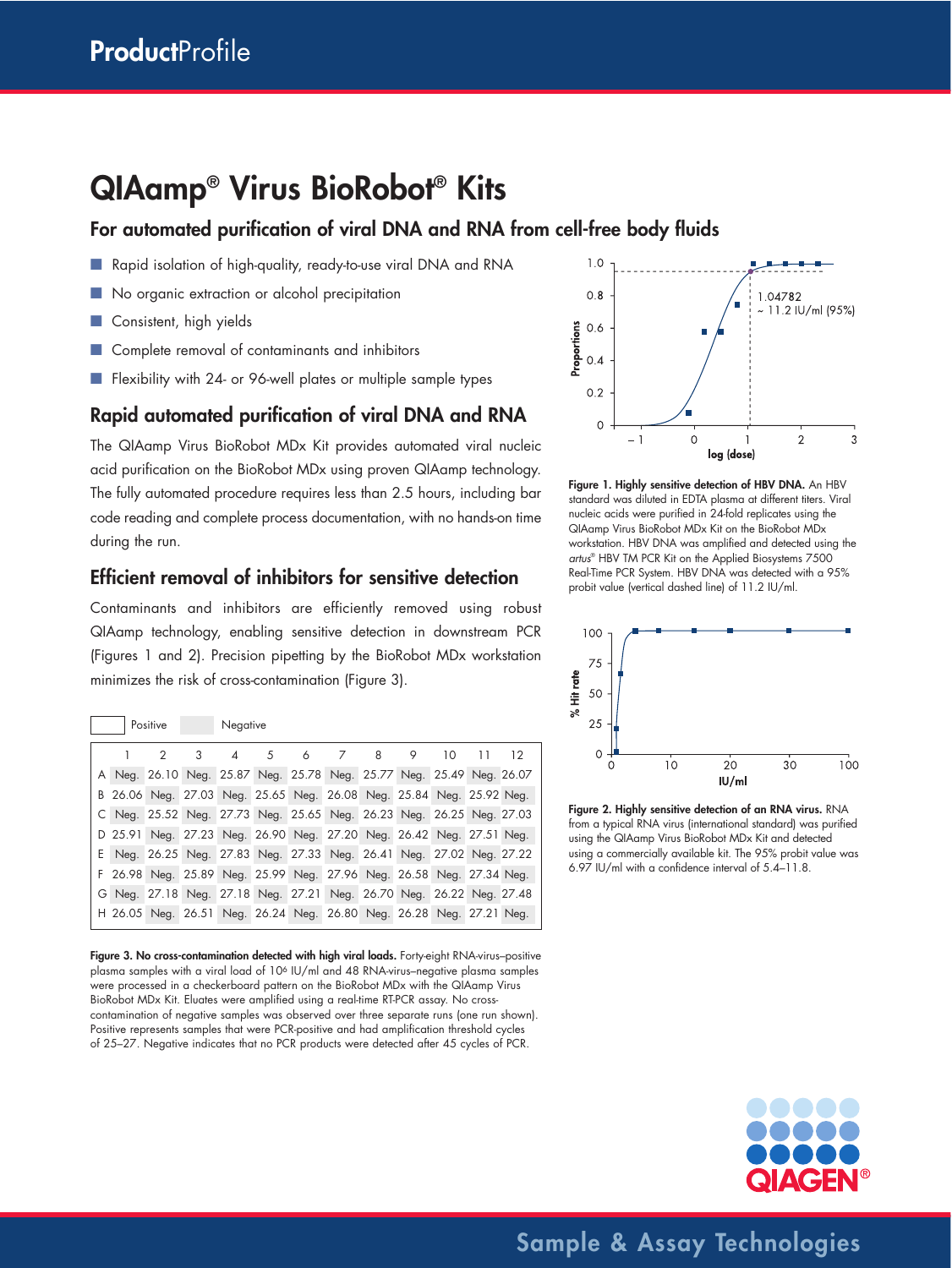

**Figure 4. Reliable purification of EBV DNA from cells.** Viral DNA was purified from serial dilutions of EBV-infected Raji cells (50,000–10 cells/ml) using the QIAamp One-For-All Nucleic Acid Kit on the BioRobot MDx. Purified viral DNA was analyzed by quantitative real-time PCR. (Data kindly provided by M.J. Bankowski, S.W. Belzer, B.D. Lembke, and S.M. Anderson, ViroMed [LabCorp] Laboratories, Minnetonka, MN, USA.)

# **Flexible kit formats**

The QIAamp 24 Virus BioRobot Kit provides flexibility for lower throughputs, without the need to partially seal and reuse 96-well plates. The performance is comparable to that of the QIAamp Virus BioRobot MDx Kit.

The QIAamp One-For-All Nucleic Acid Kit enables purification of RNA and DNA from different samples (e.g., viral RNA and DNA from serum, genomic DNA from blood) in the same run. The kit can be used for a wide range of sample types, including, for example, cells (Figure 4) and whole blood (Figure 5).



**Figure 5. Efficient purification of viral DNA from whole blood using the QIAamp One-For-All Nucleic Acid Kit.** Viral DNA was purified from a QCMD panel of CMV-positive whole blood samples and a set of negative human samples using the QIAamp One-For-All Nucleic Acid Kit on the BioRobot MDx. A All QCMD samples were identified correctly by quantitative real-time PCR. (Negative samples QCMD 05-03 and 05-08 tested negative, as expected.) **B** All negative human samples tested negative. QS4: positive control (quantitation standard).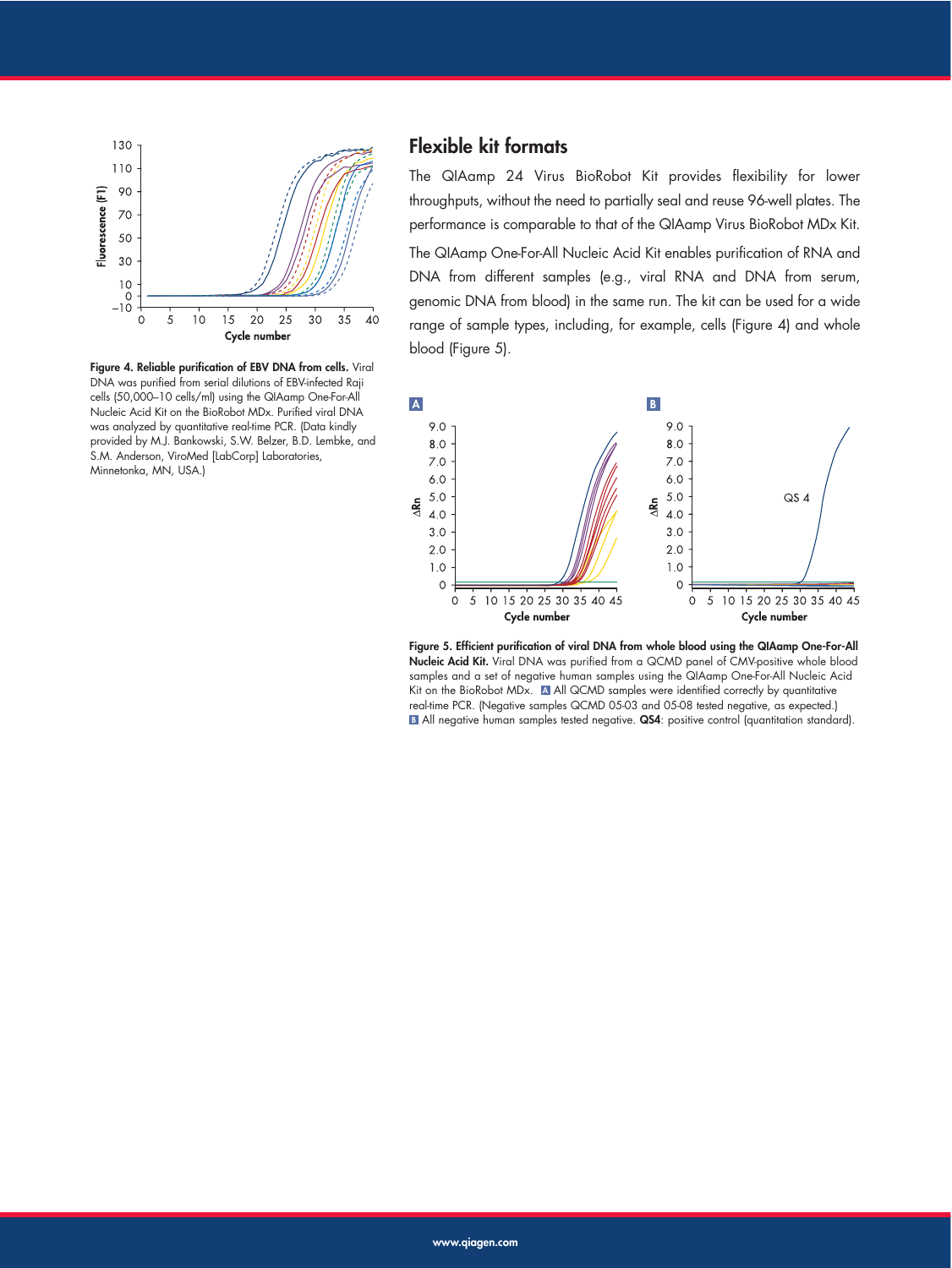# **Consistent, high yields**

QIAamp Virus BioRobot Kits provide consistent high yields of viral nucleic acids over a wide range of viral loads (Figure 6). Automation on the BioRobot MDx workstation provides a high degree of standardization for consistent, repeatable results (Figure 7).



**Figure 6. Reliable purification of viral DNA over a range of viral loads.** Viral DNA was purified from serial dilutions (2000 copies/ml to 50 copies/ml) of CMV-positive sample QCMD 05-07 using the QIAamp One-For-All Nucleic Acid Kit on the BioRobot MDx. **A** Viral DNA was analyzed by quantitative real-time PCR. The limit of detection was lower than the lowest dilution (<50 copies/ml). **B** Internal control signals for all samples demonstrate efficient DNA recovery for all samples.

**Figure 7. Repeatable purification of viral nucleic acids.** Viral DNA was purified from serial dilutions of adenovirus using the QIAamp One-For-All Nucleic Acid Kit on the BioRobot MDx on 2 different days. Purified viral DNA was analyzed by quantitative real-time PCR. Results from both days were comparable, demonstrating consistent yields. **Neg**: negative control. (Data kindly provided by M.J. Bankowski, S.W. Belzer, B.D. Lembke, and S.M. Anderson, ViroMed [LabCorp] Laboratories, Minnetonka, MN, USA.)

50

# **Highly pure viral DNA and RNA for a wide range of applications**

**The purified DNA and RNA can be used in a wide range of downstream applications, including:**

- PCR and quantitative real-time RT-PCR
- **■** Infectious disease research